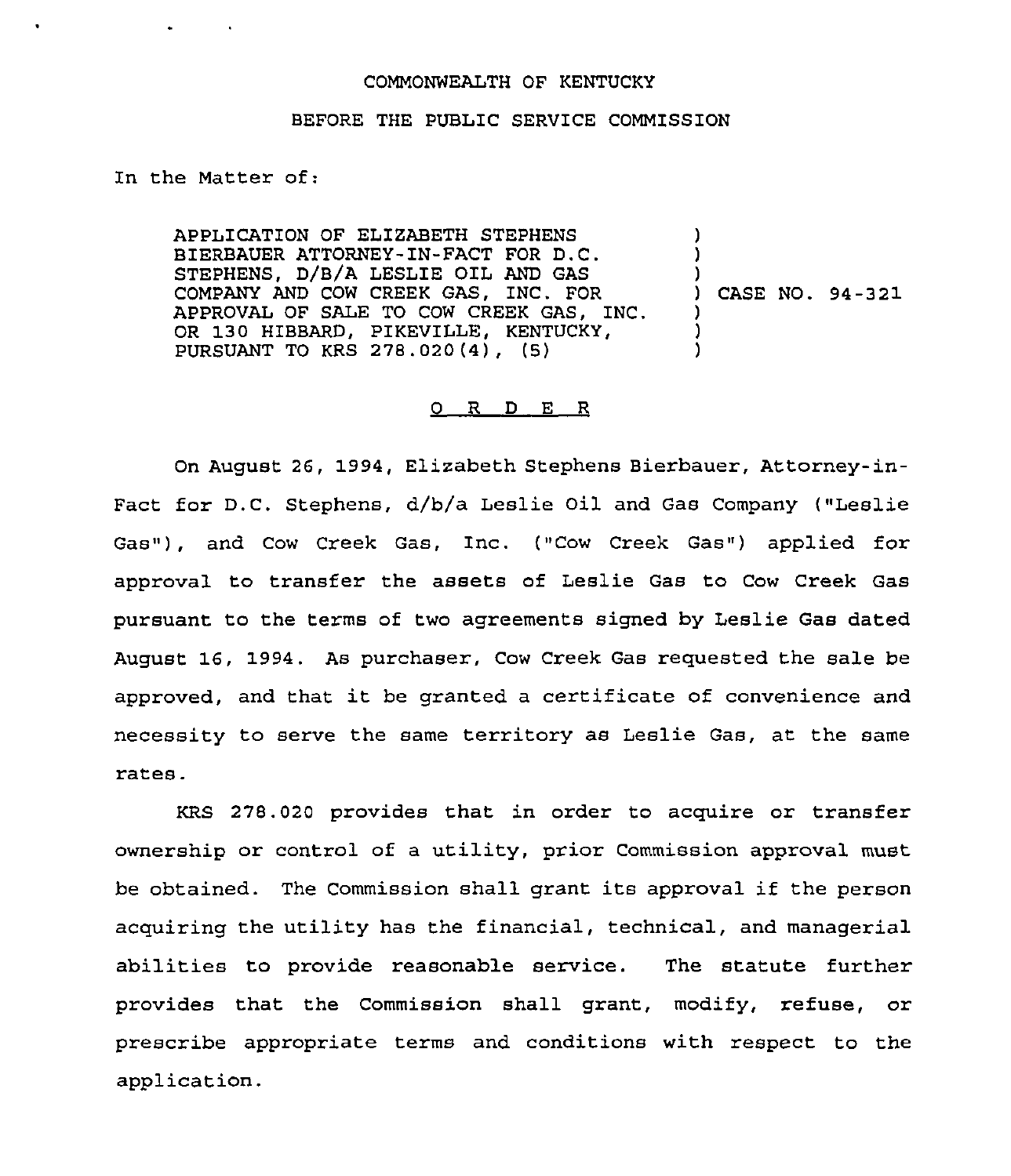After reviewing the evidence of record and being advised, the Commission finds that:

 $\ddot{\phantom{0}}$ 

 $\bullet$  . The second second  $\bullet$ 

Elizabeth Stephens Bierbauer, Attorney-in-Fact for D.C. Stephens, owner of Leslie Gas, and Cow Creek Gas have executed a Receipt and Agreement with respect to the purchase by Cow Creek Gas of the assets of Leslie Gas.

Cow Creek Gas is a corporation established by Jerome Kanney and Dennis Rohrer for the purpose of acquiring the assets of Leslie Gas. It now controls Leslie Gas's source of supply, Leslie Gas owns a distribution system, which was rebuilt in 1987. All service lines, mains, regulators, and meters were up-graded, and P.E. piping installed, at that time.

D.C. Stephens, the current owner of Leslie Gas, was the sole operator of the system until 19B1. Because of his age, health, and Florida residence, he can no longer run the system. Ms. Bierbauer, in an effort to save Leslie Gas, contracted with Estill Branham to operate the system but it is apparently still losing money. Leslie Gas also has a poor history in terms of regulatory compliance.

<sup>A</sup> full assessment of the current financial condition, or the economic potential of Leslie Gas after the transfer, cannot be made because Leslie Gas has not filed financial statements with the Commission since 1987. The financial viability of the gas distribution system will depend to some extent upon how Cow Creek records the value of the assets and how much of the \$15,000 purchase price is assigned to the gas distribution system. The Commission has been advised by Cow Creek Gas that information

 $-2-$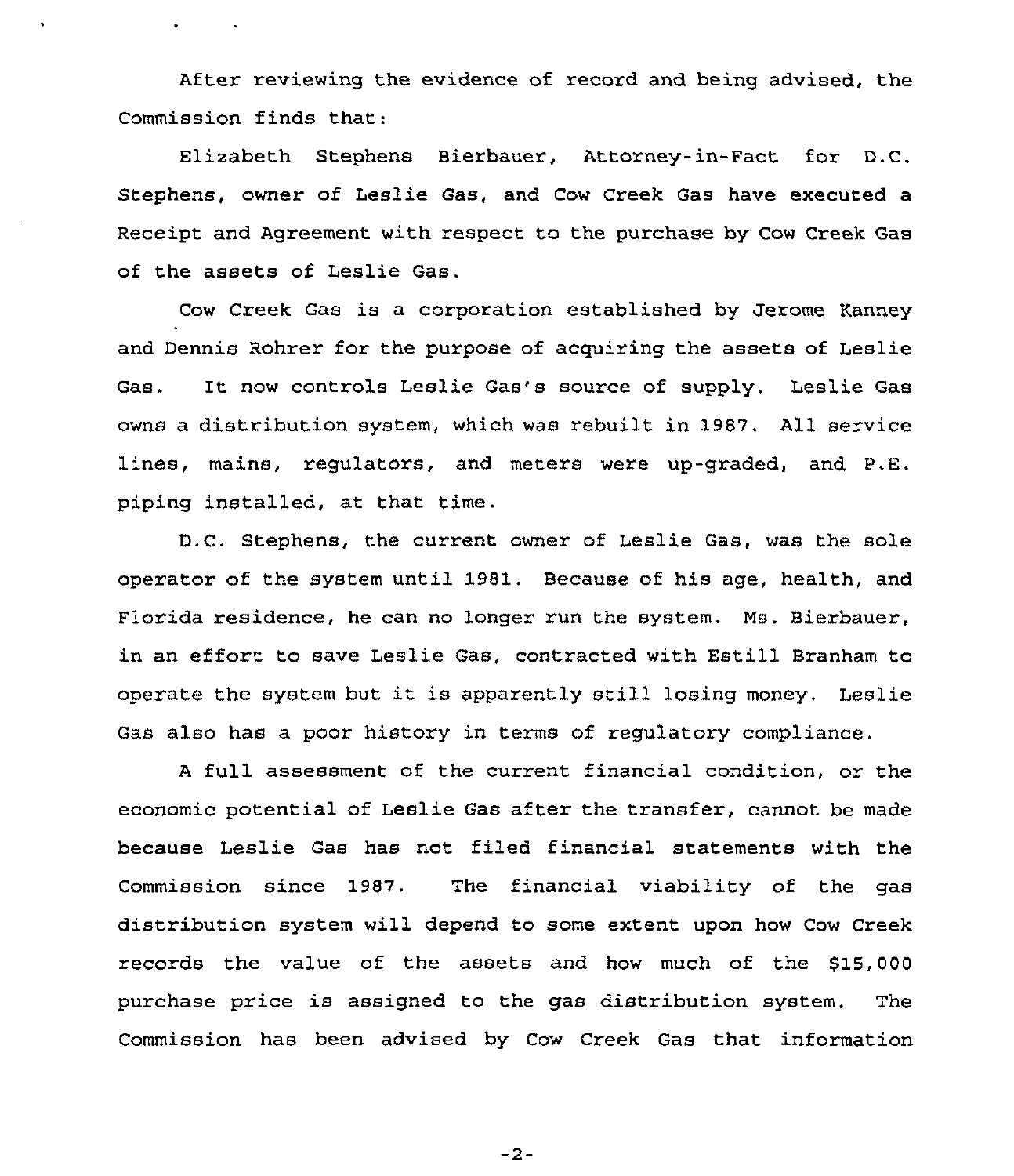regarding the value of the assets and the necessary journal entries to record the purchase will be provided after the transfer.

 $\mathbf{v} = \mathbf{v} \times \mathbf{v}$  .

Pursuant to the Uniform System of Accounts Prescribed for Natural Gas Companies ("USoA"), the following journal entries should be made to effect the purchase of Leslie Gas:

| Plant Purchased or Sold<br>Long-term Debt<br>To record purchase price of Leslie Gas                                    | <u>Dr.</u><br>XX. | Cr.<br>XX. |
|------------------------------------------------------------------------------------------------------------------------|-------------------|------------|
| Utility Plant in Service<br>Plant Purchased or Sold<br>To record plant at original cost                                | XX                | xх         |
| Plant Purchased or Sold<br>Accumulated Depreciation<br>To record accumulated depreciation on<br>original cost of plant | XX                | XX         |

Any amounts in the acquisition adjustments accounts on the books of Leslie Gas at the time of purchase shall also be transferred to the new books through the plant purchased or sold account. Any balance remaining in the plant purchased or sold account shall be adjusted to the acquisition account.

Leslie Gas's sole source of supply is a gas well drilled in about 1941, located in the Cow Creek area of Floyd County. This well has an average pressure of 30 to 80 pounds and has adequately served the needs of approximately twenty-five residential customers. D.C. Stephens owned a 37/128 interest in the well, and was its trustee, until such interest was purchased by Jerome Kanney, president of Cow Creek Gas, in August 1994.

According to Ms. Bierbauer, Mr. Stephens had always been able to purchase Leslie Gas's annual gas requirements for about \$300 per year. This inexpensive supply is no longer available, as Leslie

 $-3-$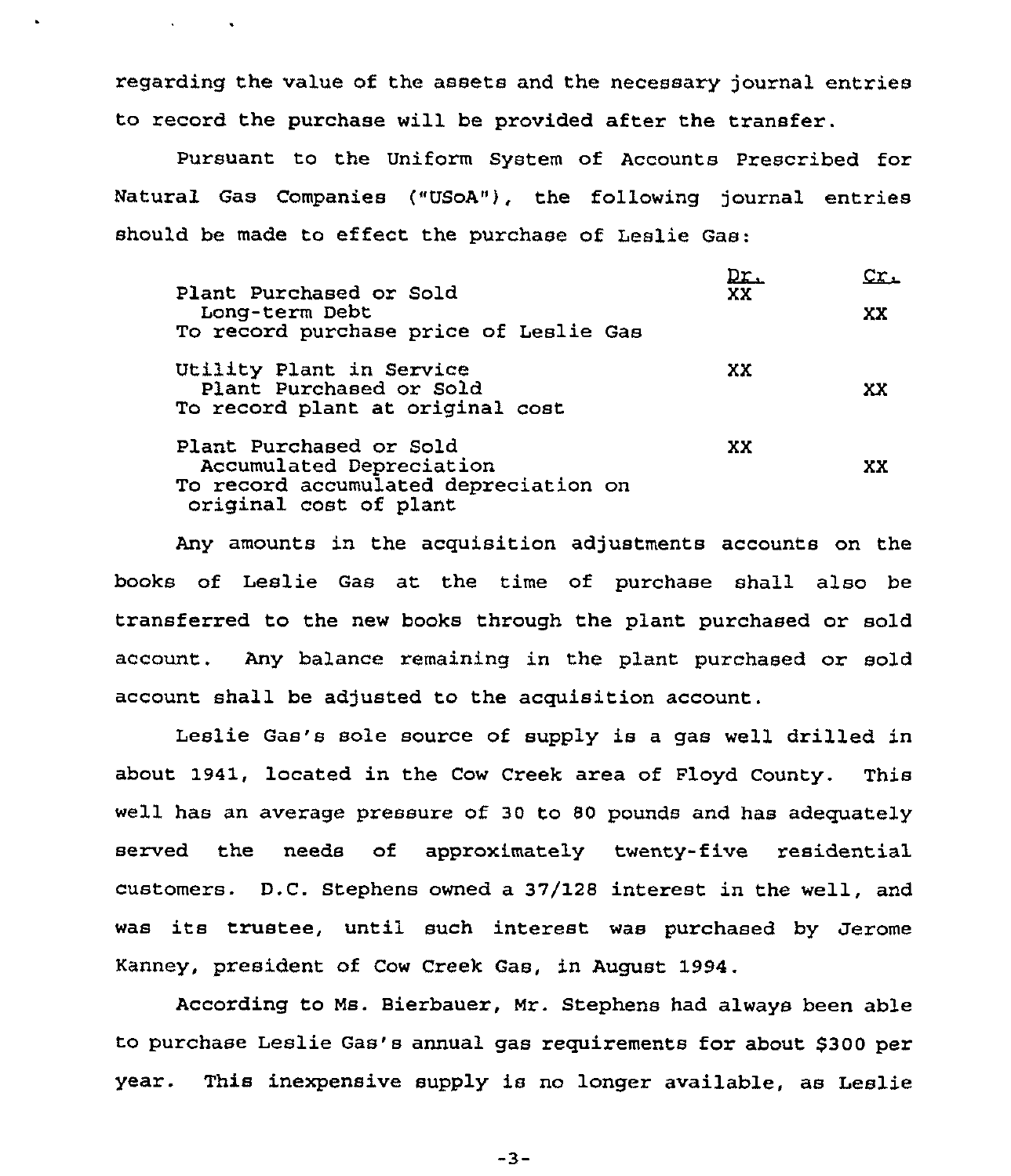Gas must now purchase its gas from Cow Creek Gas. Leslie Gas can no longer afford to purchase gas to meet the needs of its few customers, many of whom are elderly or low-income, without a price increase. If Cow Creek Gas is allowed to acquire the system, it intends to continue charging Leslie Gas's current rate of \$5.25 per Mcf.

 $\sim$   $\sim$ 

Jerome Kanney and Dennis Rohrer, through Cow Creek Gas, are the prospective owners of Leslie Gas. Mr. Kanney is a C.P.A. in Pikeville. He has compiled reports for various gas companies for many years, including <sup>B</sup> <sup>6</sup> <sup>H</sup> Gas System, a provider of natural gas and services in Floyd County. Nr. Kanney was named Accounting Advocate of the Year for the state of Kentucky by the United States Small Business Administration in 19S6.

Mr. Rohrer has served as a consultant to Ashland Exploration, Kinzer Drilling Company, Equitable Gas Company, and Belfry Gas System. He has also served as president of the Society of Petroleum Engineers, Eastern Kentucky Chapter.

Together, Mr. Kanney and Mr. Rohrer since 1989 have acquired. gas wells and developed oil and gas leases in eight Kentucky counties. They intend to use experienced personnel to manage and oversee all aspects of the Leslie Gas system.

Evidence has been presented by the parties in this proceeding to show that Cow Creek Gas has the financial, technical, and managerial abilities to provide reasonable service. Therefore, the Commission shall approve the transfer subject to certain conditions.

 $-4-$